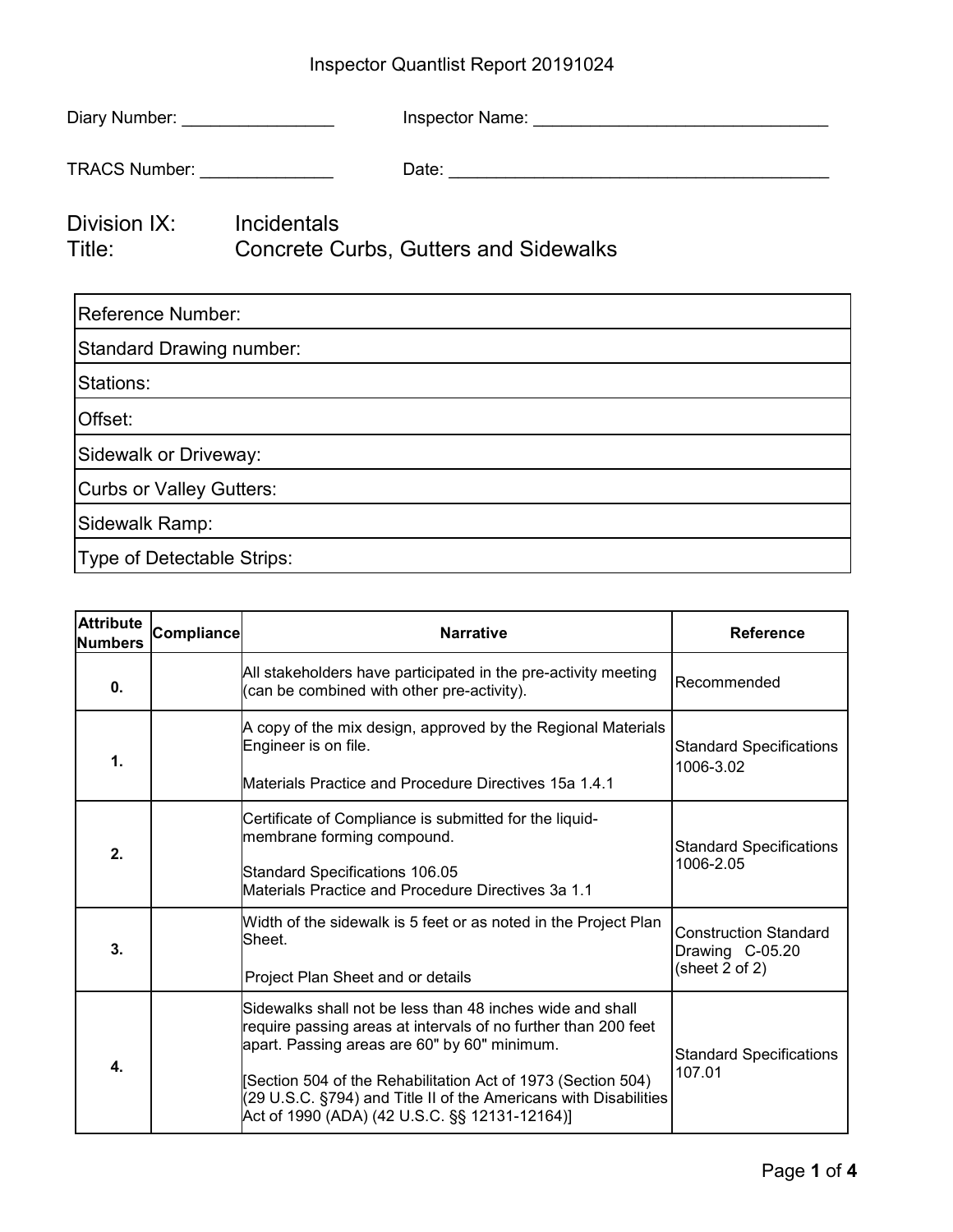|     | $1.10$ poster addition report Eq. 10.10 E $\cdot$<br>The sidewalk grade (slope) is less than 1:20 (elevation                                      |                                           |
|-----|---------------------------------------------------------------------------------------------------------------------------------------------------|-------------------------------------------|
|     | changes of more than 1/2-inch require the construction of a                                                                                       |                                           |
| 5.  | ramp).                                                                                                                                            | <b>Standard Specifications</b><br>107.01  |
|     | [Section 504 of the Rehabilitation Act of 1973 (Section 504)                                                                                      |                                           |
|     | (29 U.S.C. §794) and Title II of the Americans with Disabilities                                                                                  |                                           |
|     | Act of 1990 (ADA) (42 U.S.C. §§ 12131-12164]<br>Vertical alignment and grades were verified with the project                                      |                                           |
| 6.  | plans.                                                                                                                                            | <b>Standard Specifications</b><br>908-3   |
|     | Soft or unsuitable material is removed to a depth of not less                                                                                     | <b>Standard Specifications</b>            |
| 7.  | than 6 inches below subgrade and replaced with suitable<br>material.                                                                              | 908-3                                     |
| 8.  | The top 6 inches of the subgrade material is compacted to a<br>minimum of 95%.                                                                    | <b>Standard Specifications</b><br>908-3   |
| 9.  | The types and dimensions of the curb and gutter and/or<br>sidewalk are checked and verified with the project plans for                            | <b>Standard Specifications</b>            |
|     | dimensions.                                                                                                                                       | 908-3                                     |
| 10. | Forms are in good condition and accurate in shape, strength,<br>rigidity and smoothness of surface.                                               | <b>Standard Specifications</b><br>908-3   |
| 11. | Forms are thoroughly cleaned and coated with light oil.                                                                                           | <b>Standard Specifications</b><br>908-3   |
| 12. | The depth of face for concrete curb forms is equal to the full<br>face height of the curb.                                                        | <b>Standard Specifications</b><br>$908-3$ |
| 13. | Curbs dimensions meet the requirements of either<br>Construction Standard Drawings C-05.10 or C-5.12.                                             | Project Plan Detail                       |
| 14. | Forms are securely staked in position using clamps,                                                                                               | <b>Standard Specifications</b>            |
|     | spreaders, and braces to insure rigid forms.<br>Slip-form curb is controlled to line and grade by means of                                        | 908-3<br><b>Standard Specifications</b>   |
| 15. | automatic sensing and control devices.                                                                                                            | 908-3                                     |
|     | Sidewalk ramp and driveway dimensions meet the                                                                                                    |                                           |
| 16. | requirements of Construction Standard Drawings<br>C-05.20, C-05.30 or C-05.40.                                                                    | Project Plan Detail                       |
| 17. | A Concrete Class "S" or "B" Quantlist has been completed.                                                                                         | <b>Construction Bulletin 07-</b><br>01    |
| 18. | Expansion joints are constructed at tangent points of curb<br>returns, at structures, and at a maximum of 60 feet intervals.                      | <b>Standard Specifications</b><br>908-3   |
| 19. | Expansion joints and contraction joints match the joints in the                                                                                   | Standard Specifications                   |
|     | adjacent pavement or existing concrete curb and sidewalk.<br>Expansion joint filler is 1/2-inch bituminous or non-bituminous                      | 908-3<br>Standard                         |
| 20. | preformed strips conforming to the requirements of<br>Subsection 1011-6.                                                                          | Specifications 908-<br>2.02               |
|     |                                                                                                                                                   |                                           |
| 21. | Joint filler is placed vertically and extends full depth beginning Standard Specifications<br>3/16 inch below the surface of the placed concrete. | 908-3                                     |
|     | Contraction joints (Weakened-Plane Joints) are constructed at Standard Specifications                                                             |                                           |
| 22. | a maximum of 15 feet intervals.                                                                                                                   | 908-3                                     |
|     | A contraction joint is constructed along the center of driveway                                                                                   |                                           |
| 23. | entrances 20 feet in width or greater.                                                                                                            | <b>Standard Specifications</b><br>$908-3$ |
|     | Construction Standard Drawing C-05.20 (sheet 2 of 2 Note 2)                                                                                       |                                           |
|     | Expansion joints are constructed between sidewalks and<br>driveways, between sidewalk and abutting structures, around                             | <b>Standard Specifications</b>            |
| 24. | poles, posts, boxes, curb returns and other fixtures that                                                                                         | 908-3                                     |
|     | protrude through the sidewalk.                                                                                                                    |                                           |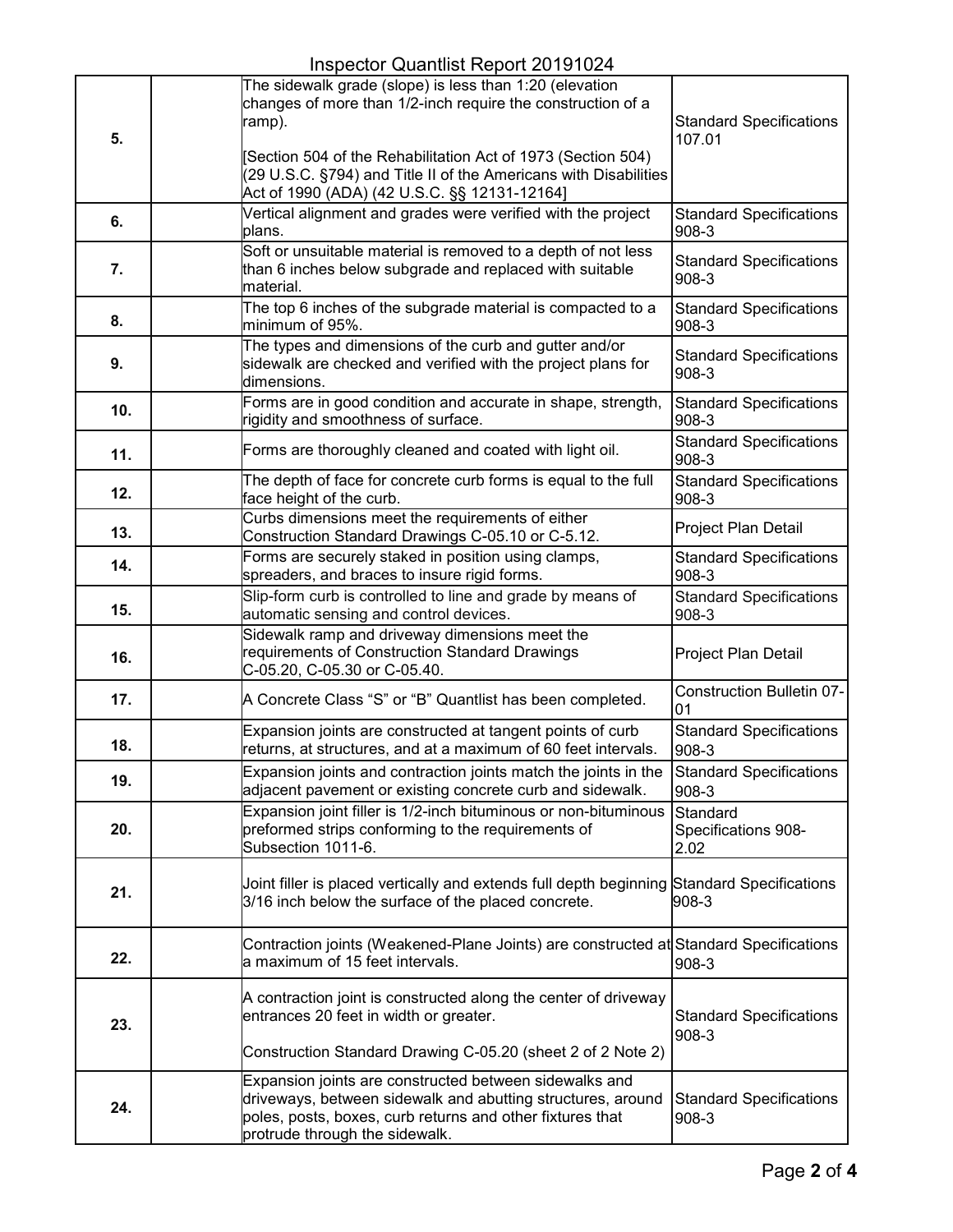| 25. | Longitudinal contraction joints are constructed in the center of<br>sidewalk having a width greater than 7 feet.<br>Construction Standard Drawing C-05.20 (sheet 2 of 2 Note 2)                                                                                                                                                                                                                                    | <b>Standard Specifications</b><br>908-3           |
|-----|--------------------------------------------------------------------------------------------------------------------------------------------------------------------------------------------------------------------------------------------------------------------------------------------------------------------------------------------------------------------------------------------------------------------|---------------------------------------------------|
| 26. | Sawed joints are to a depth of 2 inches or one-third the<br>thickness of the concrete, whichever is greater.                                                                                                                                                                                                                                                                                                       | <b>Standard Specifications</b><br>908-3           |
| 27. | The final joint finishing is accomplished with a jointer tool<br>having a radius of 1/4-inch leaving a finished joint depth of a<br>minimum of 3/4-inch.                                                                                                                                                                                                                                                           | <b>Standard Specifications</b><br>908-3           |
| 28. | All exposed edges and edges of concrete at expansion joints<br>are tooled to a 1/4-inch radius or as indicated on the plans.                                                                                                                                                                                                                                                                                       | <b>Standard Specifications</b><br>908-3           |
| 29. | The slope of the gutter is formed to match the roadway cross<br>slope, or as shown on project details and recorded in the<br>Daily Diary (Construction Manual 105.11).                                                                                                                                                                                                                                             | <b>Standard Specifications</b><br>908-3           |
| 30. | The gutter, front face, and top of curb are troweled smooth<br>and are given a final fine brush finish with brush strokes<br>parallel to the lines of curb and gutter.                                                                                                                                                                                                                                             | <b>Standard Specifications</b><br>908-3           |
| 31. | The surface of concrete sidewalk, when tested with a 10 foot<br>straightedge, does not vary by more than 1/4-inch and<br>recorded in the Daily Diary (Construction Manual 105.11).                                                                                                                                                                                                                                 | <b>Standard Specifications</b><br>908-3           |
| 32. | The face, top and back of the curb and gutter, when tested<br>with a 10 foot straight-edge, do not vary by more than 1/4-inch<br>and recorded in the Daily Diary (Construction Manual 105.11)                                                                                                                                                                                                                      | <b>Standard Specifications</b><br>908-3           |
| 33. | Flow line surface does not vary more than 1/4-inch, when<br>tested with a 10 foot straight-edge and recorded in the Daily<br>Diary (Construction Manual 105.11).                                                                                                                                                                                                                                                   | <b>Standard Specifications</b><br>908-3           |
| 34. | Detectable Warning Strips conform to the current<br>requirements of the Americans with Disabilities Act<br>Accessibility Guidelines (ADAAG) and installed at locations<br>noted on the plan sheets (Standard Specification 908-3).                                                                                                                                                                                 | <b>Standard Specifications</b><br>908-2.04        |
| 35. | The same type of detectable warning strips is used through-<br>out the project unless shown otherwise on plans or approved<br>by the Engineer. Pre-fabricated detectable warning strips shall<br>be the Department's Approved Products List (APL). [Category<br>P - Detectable Warning Device]                                                                                                                     | <b>Standard Specifications</b><br>908-2.04        |
| 36. | The Detectable Warning Strips is placed in the concrete<br>before the initial set.<br>Note: Concrete must be fresh and showing no signs of setting<br>up to ensure anchors will be fully encapsulated and achieve a<br>solid bond between mortar and concrete.<br>The concrete is still pliable to allow the plate anchors to sink<br>into the concrete and the concrete will fill back into the voids<br>created. | Manufacturer<br>Requirements                      |
| 37. | A Concrete Curing Quantlist has been completed.                                                                                                                                                                                                                                                                                                                                                                    | <b>Construction Bulletin 07-</b><br>01            |
| 38. | Curing compound should form a continuous unbroken surface<br>with a uniform film on the surface.                                                                                                                                                                                                                                                                                                                   | <b>Standard Specifications</b><br>$908 - 3$       |
| 39. | All curb and gutter and sidewalks are cleaned of all<br>discolorations (dirt, stains, bitumen's and equipment marks).                                                                                                                                                                                                                                                                                              | <b>Standard Specifications</b><br>908-3           |
| 40. | Backfill material is not placed against placed concrete less<br>than 72 hours after placement.                                                                                                                                                                                                                                                                                                                     | <b>Standard Specifications</b><br>203-5.03 (B)(3) |